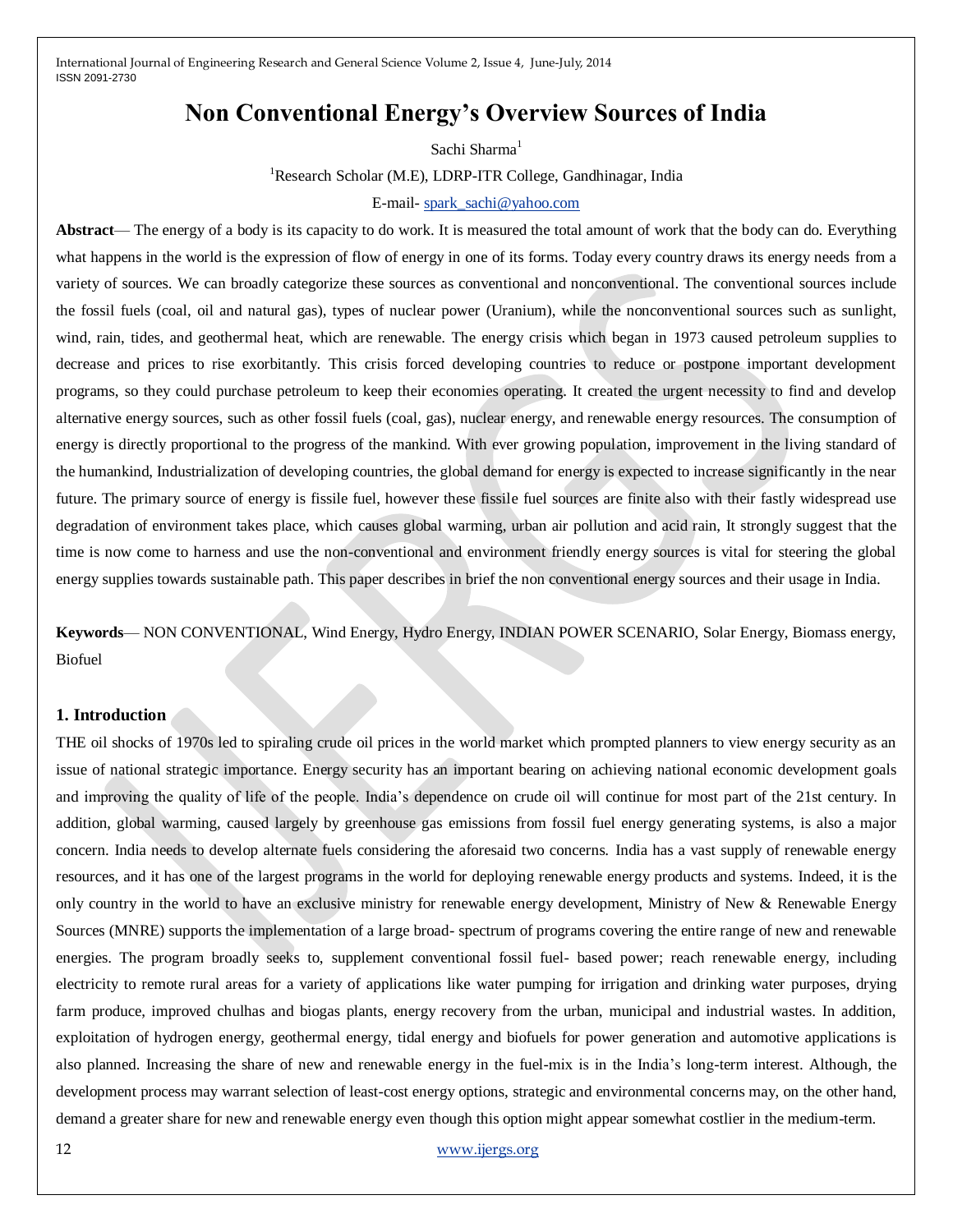# **2 INDIAN POWER SCENARIO**

With high economic growth rates and over 15 percent of the world's population, India is a significant consumer of energy resources. In 2009, India was the fourth largest oil consumer in the world, after the United States, China, and Japan. Despite the global financial crisis, India's energy demand continues to rise. In terms of end-use, energy demand in the transport sector is expected to be particularly high, as vehicle ownership, particularly of four-wheel vehicles, is forecast to increase rapidly in the years ahead India currently has 15,789 MW of installed renewable energy sources out of 1, 57,229 MW total installed capacities with distribution shown below



Source: CEA, July 2010

- 1. Thermal power 64.6 per cent of the total installed capacity, producing 1,00,598 MW.
- 2. Hydel power plants come next with 24.7 per cent of the total an installed capacity of 36,863 MW.
- 3. Renewable energy sources contribute around 10% to the total power generation in the country producing 15,789 MW (as on
	- 31.1.2010).
- Gross Generation: 640 BUs
- Per Capita Consumption: 632 kwh/ ANNUM



Source: Indiastat.com (http://www.indiastat.com)

13 [www.ijergs.org](http://www.ijergs.org/)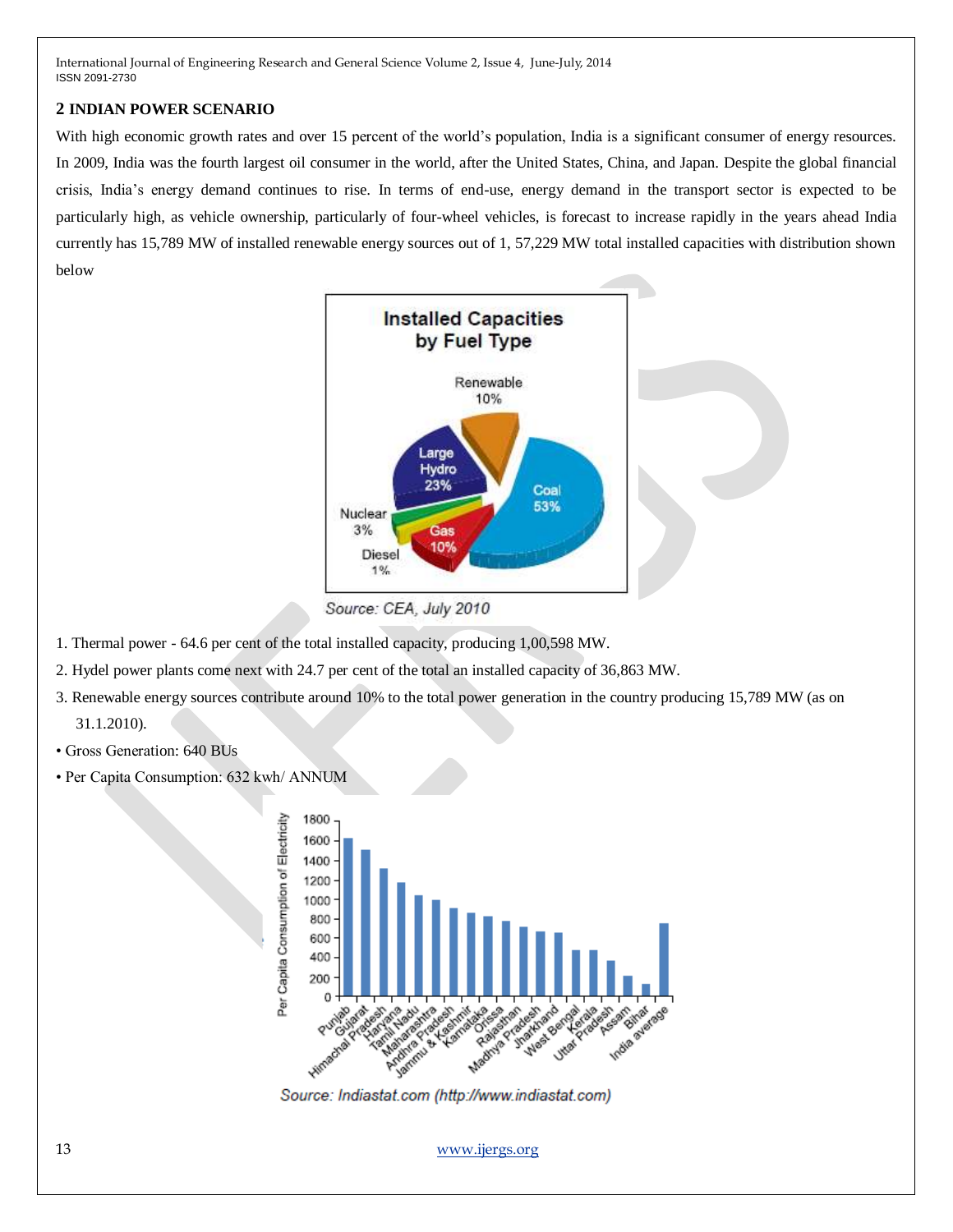Among 16 major states, per capita electricity consumption of Punjab, Gujarat, Haryana, Tamil Nadu, and Maharashtra exceeded 1,000

kWh in 2007-08. On the other hand, for underdeveloped states such as Bihar the figure was as low as 10 kWh.

- Energy Shortage about : 12%
- Peaking Shortage about: 13-15 %
- Electricity demand growing  $\omega$  8% annually
- Capacity addition of about 92,000 MW required in the next 10 years
- Challenge is to meet the energy needs in a sustainable manner

However India's demand/supply gap is 12% on average and the progressive states see a gap in access of 15%. Being one of the fastest growing economies, the average energy usage per capita is expected to increase from 632kWh per annum today to 1000kWh by the beginning of 2013.



The key drivers for renewable energy are the following:

- · The demand-supply gap, especially as population increases
- · A large untapped potential
- · Concern for the environment
- · The need to strengthen India's energy security
- · Pressure on high-emission industry sectors from their shareholders
- · A viable solution for rural electrification

# **3 POWER FROM NON CONVENTIONAL ENERGY**

India is one of the fastest growing countries in terms of energy consumption. Currently, it is the fifth largest consumer of energy in the world, and will be the third largest by 2030. At the same time; the country is heavily dependent on fossil sources of energy for most of its demand. This has necessitated the country to start aggressively pursuing alternative energy sources - solar, wind, biofuels, small hydro and more.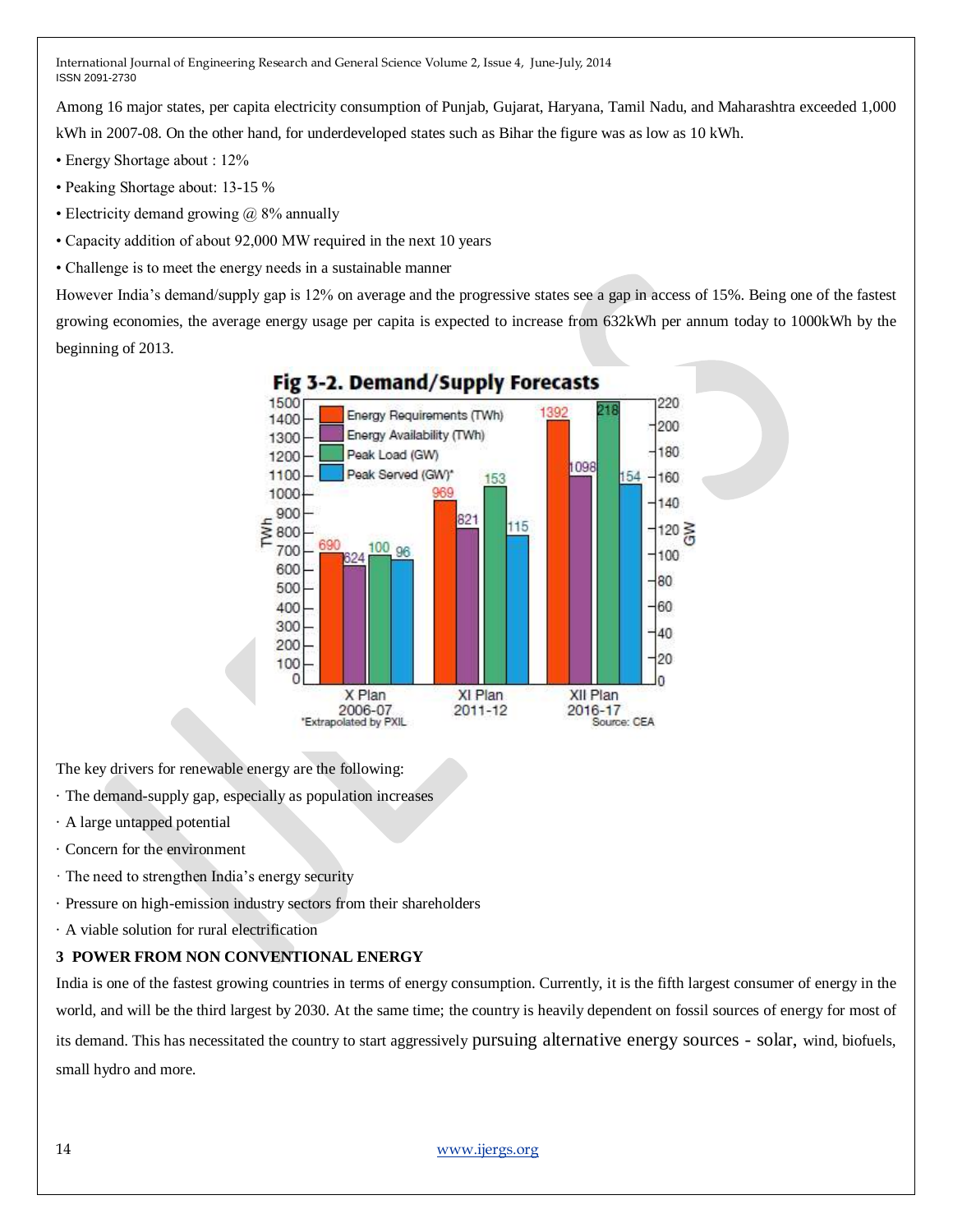

The country has an estimated renewable energy potential of around 85,000 MW from commercially exploitable sources: Wind, 45,000 MW; small hydro, 15,000 MW and biomass/bioenergy, 25,000 MW. In addition, India has the potential to generate 35 MW per square km using solar photovoltaic and solar thermal energy. It has proposed an addition of 15,000 MW of Renewable Energy generation capacities during the period. Wind Power projects form 70 percent (10,500 MW) of the proposed capacity addition, while Small Hydro Projects (SHP) accounts for 9.3 per cent (1,400 MW).

### **A) Wind Energy**

India's wind power potential has been assessed at 48500 MW. The current technical potential is estimated at about 13 000 MW, assuming 20% grid penetration, which would increase with the augmentation of grid capacity in potential states. The state-wise gross and technical potentials are given below

India is implementing the world's largest wind resource assessment program comprising wind monitoring, wind mapping and complex terrain projects.

|                       | Gross<br>potential | <b>Technical</b><br>potential |
|-----------------------|--------------------|-------------------------------|
| State                 | (MW)               | (MW)                          |
| <b>Andhra Pradesh</b> | 8275               | 2110                          |
| Gujarat               | 9675               | 1900                          |
| Karnataka             | 6620               | 1310                          |
| Kerala                | 875                | 610                           |
| Madhya Pradesh        | 5500               | 1050                          |
| Maharashtra           | 3650               | 3060                          |
| Orissa                | 1700               | 1085                          |
| Rajasthan             | 5400               | 1050                          |
| <b>Tamil Nadu</b>     | 3050               | 2150                          |
| <b>West Bengal</b>    | 450                | 450                           |
| <b>Total</b>          | 45195              | 14775                         |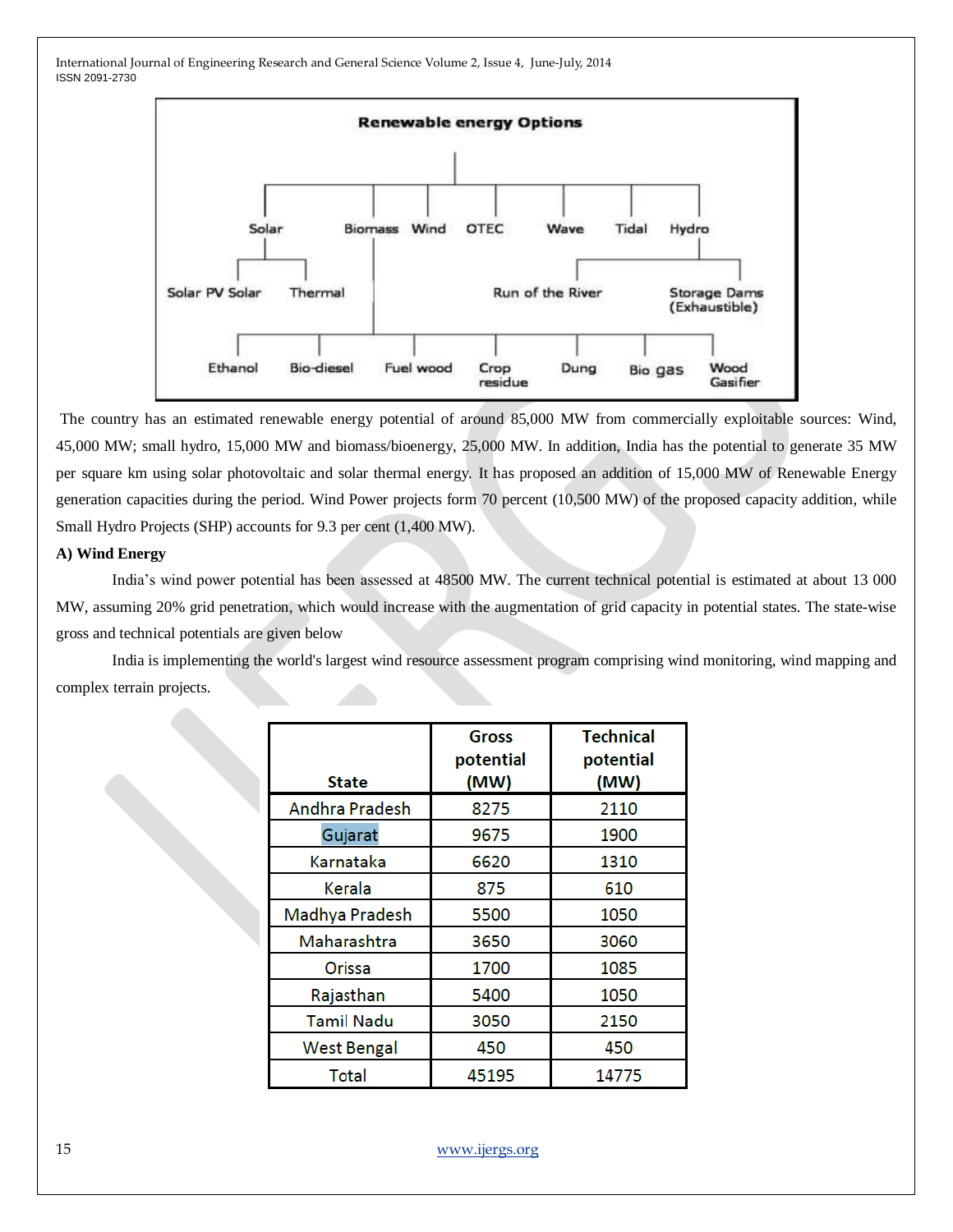

This program covers 800 stations in 24 states with around 200 wind monitoring stations in operation at present. Wind Electric Generators are being manufactured in the country by a dozen manufacturers through

(i)joint ventures or under licensed production

(ii)subsidiaries of foreign companies under licensed production and

(iii) Indian companies with their own technology. The current annual production capacity of domestic wind turbine is about 3,000 MW.

# **B) Hydro Energy**

Hydro power is the largest renewable energy resource being used for the generation of electricity. The 50,000 MW hydro initiatives have been already launched and are being vigorously pursued with DPRs for projects of 33,000 MW capacity already under preparation. Harnessing hydro potential speedily will also facilitate economic development of States, particularly North-Eastern States, Sikkim, Uttaranchal, Himachal Pradesh and J&K, since a large proportion of our hydro power potential islocated in these States. In India, hydro power projects with a station capacity of up to 25 megawatt (MW) each fall under the category of small hydro power (SHP).

| <b>Type</b>  | <b>Station Capacity</b> |
|--------------|-------------------------|
| Micro        | Upto 100 KW             |
| Mini         | 101 KW to 2000 KW       |
| <b>Small</b> | 2001 KW to 25000 KW     |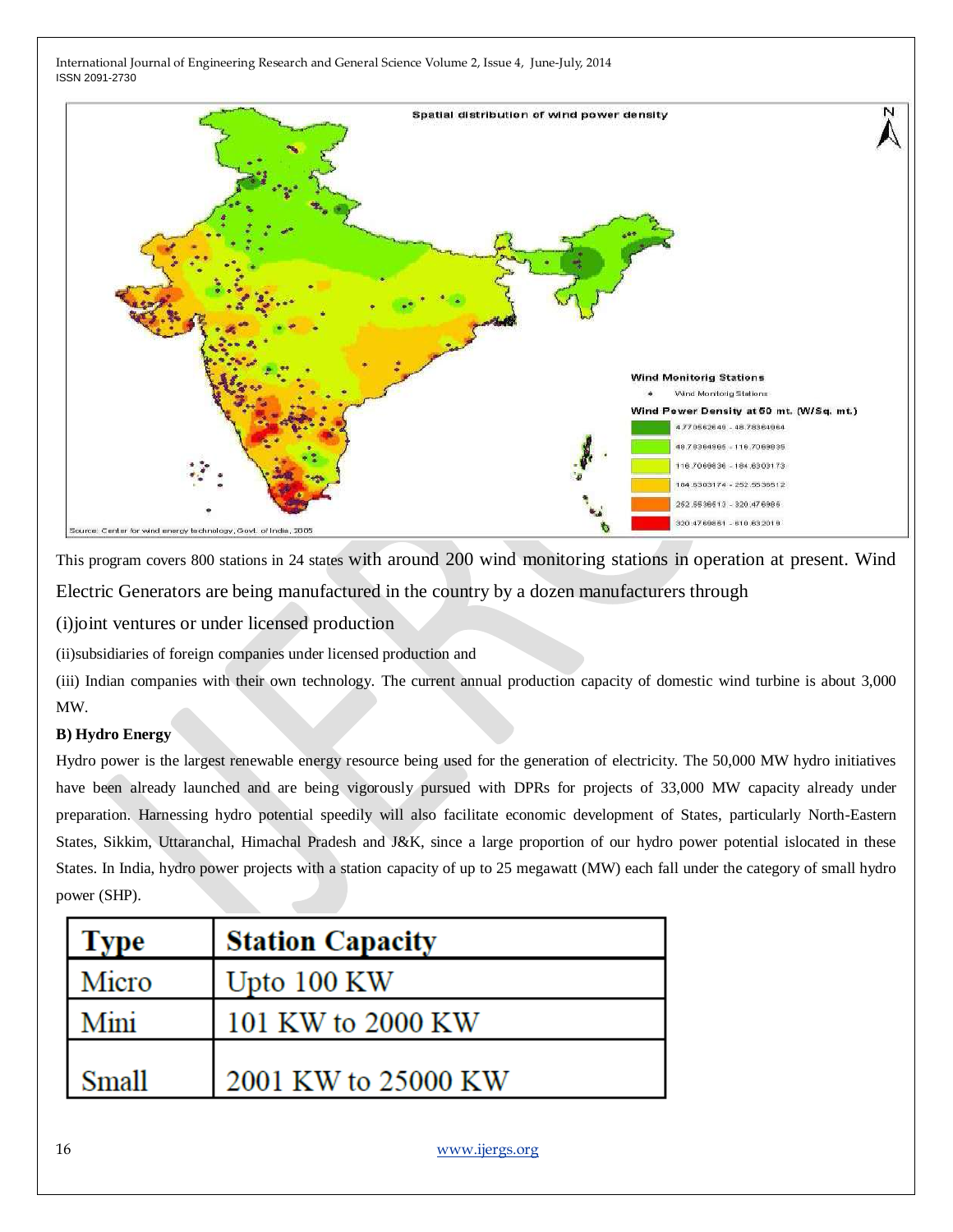With numerous rivers and their tributaries in India, small hydro RE presents an excellent opportunity with an estimated potential of 15,000 MW with only 17 percent of this sector exploited so far. Over 674 projects aggregating to about 2558.92 MW generating capacity have been set up in the country as on 31.12.2009. Of the estimated potential of 15,000 MW of small hydro power in the country, 5415 potential sites with an aggregate capacity of 14,292 MW have been identified. Most of the potential is in Himalayan States as river based projects and in other States on irrigation canals.

Hydel projects call for comparatively larger capital investment. Therefore, debt financing of longer tenure would need to be made available for hydro projects. Central Government is committed to policies that ensure financing of viable hydro projects.

State Governments need to review procedures for land acquisition, and other approvals/clearances for speedy implementation of hydroelectric projects.



The Central Government will support the State Governments for expeditious development of their hydroelectric projects by offering services of Central Public Sector Undertakings like National Hydroelectric Power Corporation (NHPC). Land acquisition, resettlement and rehabilitation issues have caused significant delays in hydro projects.

# **C) Solar Energy**

India is a solar rich country. India is a country near the equator – which means that given its geographical location, it is subject to a large amount of solar radiation throughout the year. India is also, according to area, the 7th largest country in the world.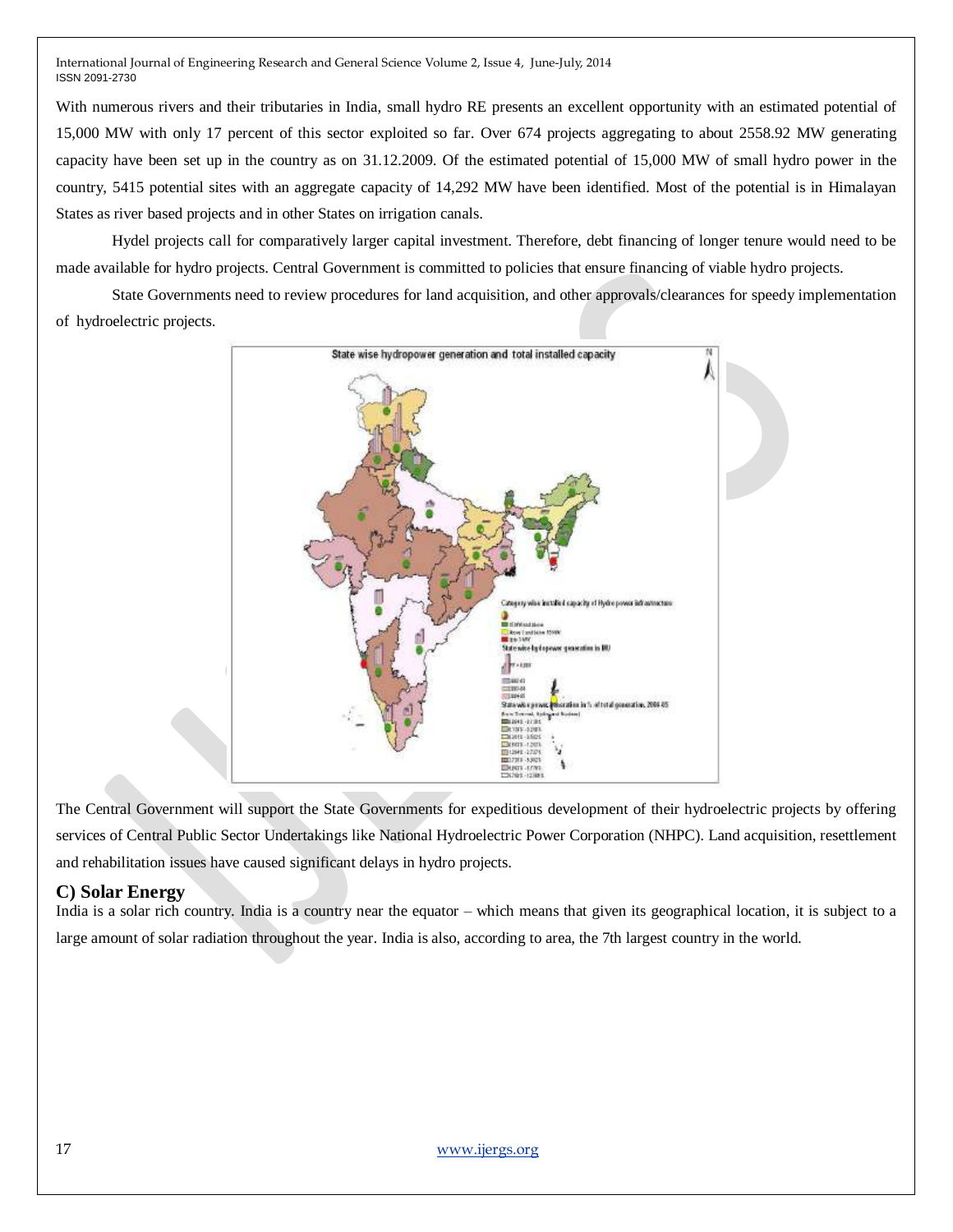

The average solar radiation received by most parts of India range from about 4 to 7 kilowatt hours per meter square per day, with about 250-300 sunny days in a year. As can be seen from the solar radiation map above, the highest annual solar radiation is received by Rajasthan (desert area) and the lowest by the North eastern states of India. India has one of the world's largest programmes in solar energy which include R&D, demonstration and utilization, testing & standardization, industrial and promotional activities. Processed raw material for solar cells, large capacity SPV modules, SPV roof tiles, inverters, charge controllers all have good market potential in India as do advanced solar water heaters, roof integrated solar air heaters; and solar concentrators for power generation (above 100KW).

The future is bright for continued PV technology dissemination around the world. PV technology fills a significant need in supplying electricity, creating local jobs and promoting economic development in rural areas, while also having the positive benefits of avoiding the external environmental costs associated with traditional electrical generation technologies. People who choose to pursue a renewable and sustainable energy future now, are the ones showing the way for the future.

#### **D) Biomass energy**

Globally, India is in the fourth position in generating power through biomass and with a huge potential, is poised to become a world leader in the utilization of biomass. Biomass power projects with an aggregate capacity of 773.3 MW through over 100 projects have been installed in the country. For the last 15 years, biomass power has become an industry attracting annual investment of over Rs. 1,000 billion, generating more than 09 billion unit of electricity per year.

More than 540 million tons of crop and plantation residues are produced every year in India and a large portion is either wasted, or used inefficiently.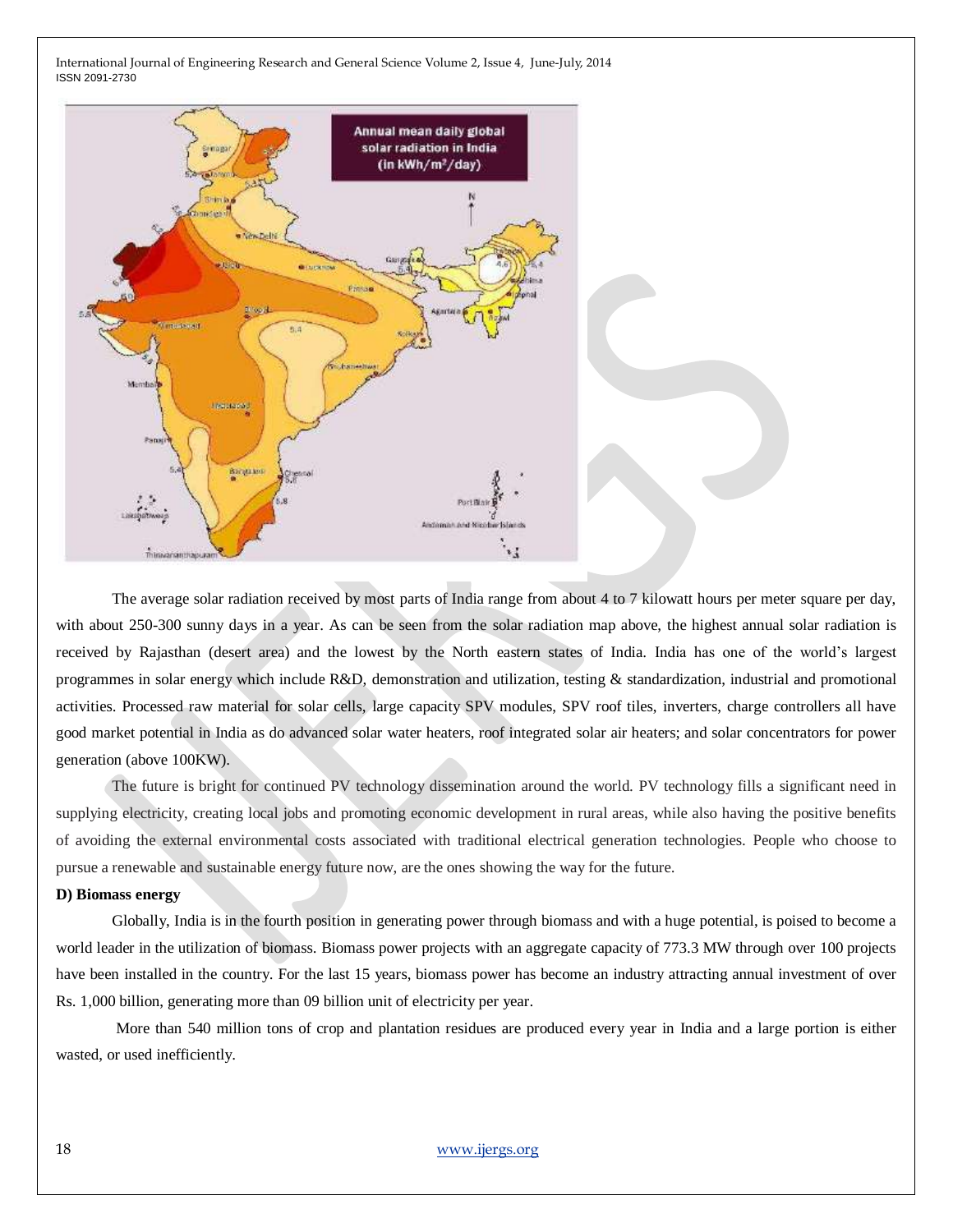

By using these surplus agricultural residues, by conservative estimates more than 16,000 MW of grid quality power could be generated through Biomass. In addition, about 5,000 MW if power can be produced, if all 550 sugar mills in the country switch over to modern techniques of cogeneration.

Thus the estimated biomass power potential is about 21,000 MW.

However, in India, though the energy scenario in India today indicates a growing dependence on the conventional forms of energy, about 32% of the total primary energy use is still using biomass and more than 70% of the country's population depends upon it for its energy needs.

#### **E) Energy from Wastes:**

The rising piles of garbage in urban areas caused by rapid urbanization and industrialization throughout India represent another source of nonconventional energy. An estimated 50 million tones of solid waste and approximately 6,000 million cubic meters of liquid waste are generated annually in the urban areas of India. Good potential exists for generating approximately 2,600 MW of power from urban and municipal wastes and approximately 1,300 MW from industrial wastes in India. A total of 48 projects with aggregate capacity of about 69.62 MWeq have been installed in the country thereby utilising only 1.8% of the potential that exists. **F) Biofuels:**

The GOI recently mandated the blending of 10 percent fuel ethanol in 90 percent gasoline. This mandate as created an approximately 3.6 billionliter demand for fuel ethanol in blend mandate to the entire country. This significant demand growth creates a tremendous manufacturing opportunity for the fuel ethanol industry seeking to expand its investments internationally.

**Conclusion:** It is not an exaggeration to state that 'Humanity is facing a choice between a peaceful decision on its common energy future or wars for resources in the near future. The world Population is set to grow by 0.9% per year on average, from an estimated 6.7